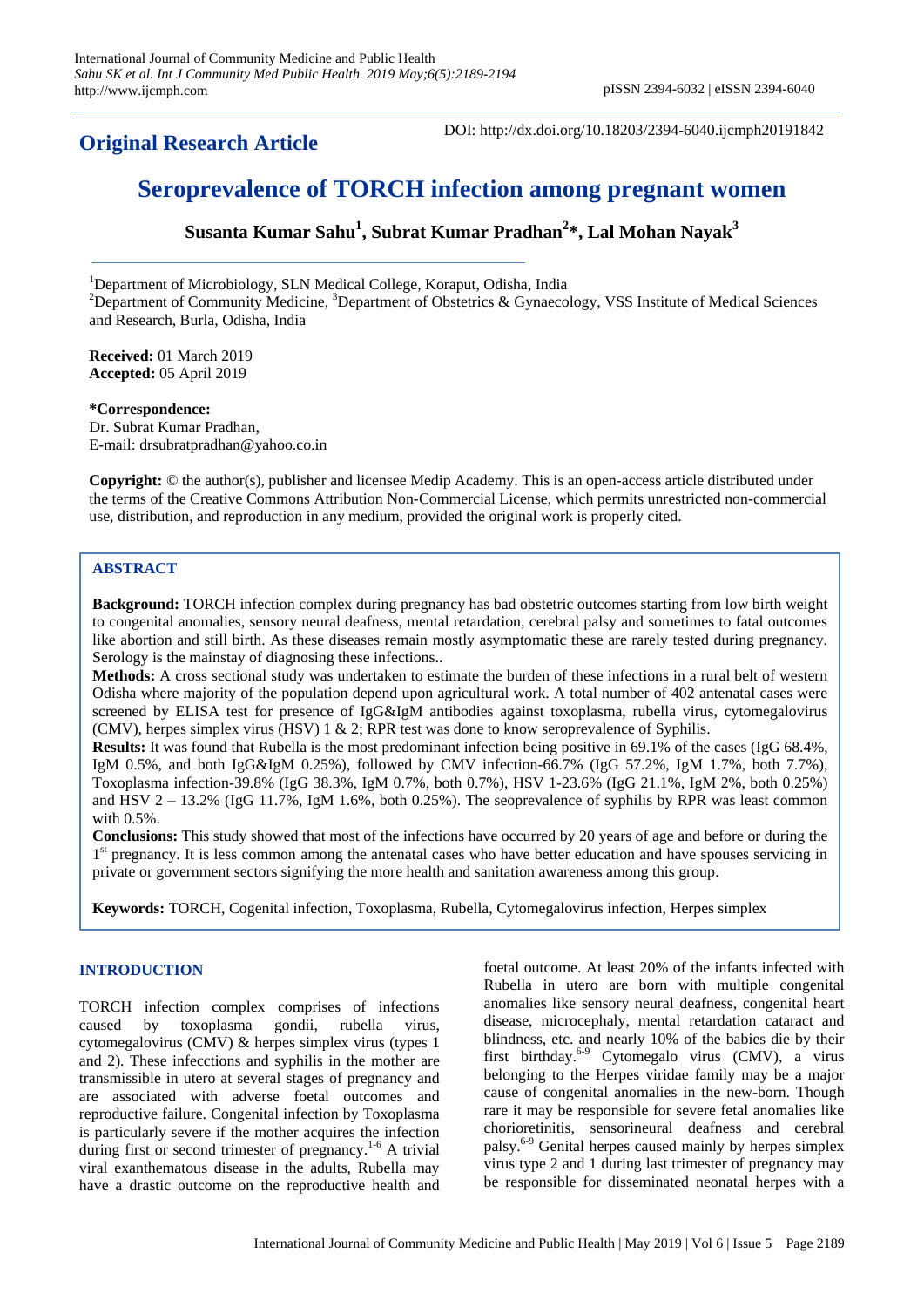case fatality of as high as 80%. Last 2 decades has witnessed a declining trend of HSV 2, but not HSV 1.6,7,9,10 Syphilis the harbinger of STDs was one of the bacterial diseases transmissible transplacentally. It may be a cause of various congenital anomalies in the fetus. Due to massive campaign and screening programmes to control HIV and STDs and ready availability of antibiotics it is showing a downward trend.11,12 Most of these infections remain asyptomatic and clinical diagnosis is unreliable. The diagnosis of these infections is mainly based upon the presence of serum antibodies, particularly IgM in patient's serum.

Data from various parts of India and abroad show considerable variation depending upon the geographic area, socioeconomic status, life style of the subjects and ease of access to diagnostic facilities. No baseline data of these infections in the local population of Western Odisha is available. Hence this research project is conceived with an aim to assess the prevalence of these infections among pregnant women in a rural block of western Odisha.

#### **METHODS**

A cross-sectional study was carried to assess the seroprevalence of TORCH infections among pregnant women in a rural area covering 22 subcentres during the period from December 2016 to November 2017. A total number of 402 antenatal cases (ANC) were recruited into the study during their visit to the subcentre during VHND (village health & nutrition days) and immunisation days. They were selected randomly. Due care was taken to maintain the confidentiality of the participants. Due approval from Institutional Ethical Committee (IEC), was obtained. Permission from the CDMO and Medical Officer of the concerned area were taken prior to actual study. After the objective of the study was explained to them and informed consent was obtained, data were recorded in a pretested proforma / study questionnaire which contained the demographic data, socioeconomic and literacy status, obstetric history etc.The blood specimens collected from the subjects in the field were transported to the microbiology laboratory where serum was separated and tested for presence of IgG and IgM antibodies against the the toxoplasma, rubella, cytomegalovirus, herpes simplex virus 1 and 2 by ELISA method. "Novalisa" ELISA kits manufactured by Novatec Immunodiagnostica GmbH, Germany were used for testing and SOPs prepared as per manufacturer's instruction for ELISA tests was followed for testing and interpretation. RPR test was used to know the seroprevalence of syphilis infection. The bio wastes so generated were disposed as per existing standard guidelines. The results were recorded in laboratory registers and analysed. The laboratory test reports were despatched to the patients.

#### **RESULTS**

Table 1 depicts the sero-prevalence of different TORCH infections among the pregnant women. Considering either or both IgG and IgM as markers it is observed that Rubella is the most prevalent (69.1%) followed by CMV (66.7%), toxoplasma (39.8%), HSV 1 (23.6%) and HSV2 (13.2%) infection. Out of these only 1.5%, 0.75%, 9.5%, 2.5% and 1.5% have recently seroconverted as interpreted from the IgM results. Syphilis sero-prevalence is least common, constituting only 2 (0.5%) of the total 402 cases tested. The results are graphically represented as in Figure 1.

| <b>Seropositivity</b> | <b>Toxoplasma</b> | <b>Rubella</b> | <b>CMV</b> | <b>HSV1</b> | HSV <sub>2</sub> | <b>RPR</b> for  |
|-----------------------|-------------------|----------------|------------|-------------|------------------|-----------------|
|                       | N(%               | N(%            | N(%        | N(%         | N(%)             |                 |
| <b>IgG</b>            | 154 (38.3)        | 275 (68.4)     | 230(57.2)  | 85(21.1)    | 47(11.7)         | <b>Syphilis</b> |
| IgM                   | 3(0.7)            | 2(0.5)         | 7(1.7)     | 8(2)        | 5(1.2)           | N(%)            |
| Both IgG&IgM          | 3(0.7)            | 1(0.25)        | 31 (7.7)   | 2(0.5)      | 1(0.25)          |                 |
| <b>Total</b>          | 160 (39.8)        | 278 (69.1)     | 268 (66.7) | 95(23.6)    | 53 (13.2)        | 2(0.5)          |

# **Table 1: Seropositivity in respect of IgG&/or IgM.**

| Age<br>group<br>(in<br>years) |     | <b>Toxoplasma</b> |                | <b>Rubella</b> |               | <b>CMV</b> |            | <b>HSV1</b> |              | HSV <sub>2</sub> |              | <b>RPR</b>      |
|-------------------------------|-----|-------------------|----------------|----------------|---------------|------------|------------|-------------|--------------|------------------|--------------|-----------------|
|                               | No. | <b>IgM</b>        | <b>IgG</b>     | IgM            | <b>IgG</b>    | IgM        | <b>IgG</b> | IgM         | <b>IgG</b>   | <b>IgM</b>       | <b>IgG</b>   | <b>Reactive</b> |
|                               |     | N(%               | N(%)           | N(%            | N(%           | N(%        | N(%        | N(%         | N(%          | N(%              | N(%          | N(%)            |
| $\leq$ 20                     | 55  | 1(1.8)            | $18(32.7)$ 0   |                | 41 (74.5)     | 4(7.2)     | 35(63.6)   | 3(5.5)      | 12<br>(21.8) | 1(1.8)           | 7(12.7)      | 1(1.8)          |
| $21 - 25$                     | 208 | 3(1.4)            | 71 (34.1)      | 2(0.1)         | 144<br>(69.2) | 29(13.9)   | 131(63)    | 5(2.4)      | 39<br>(18.7) | 2(0.9)           | 27(13)       | 1(1.8)          |
| $26 - 30$                     | 117 | 2(1.7)            | $58(49.6)$ 0   |                | 76 (64.9)     | 4(3.4)     | 79 (68.4)  | 1(0.8)      | 29<br>(24.8) | 3(2.6)           | $11(9.4)$ 0  |                 |
| $\geq 31$                     | 22  | $\overline{0}$    | 10(45.5)       | 1(4.5)         | 15(68.2)      | (4.5)      | 16(72.7)   | 1(4.5)      | $7(31.8)$ 0  |                  | $3(13.6)$ 0  |                 |
| <b>Total</b>                  | 402 | 6(1.5)            | 157<br>(39.05) | 3(0.7)         | 276<br>(68.7) | 38(9.5)    | 261 (64.9) | 10<br>(2.5) | 87<br>(21.6) | 6<br>(1.5)       | 48<br>(11.9) | 2(0.5)          |

# **Table 2: TORCH results according to various age groups.**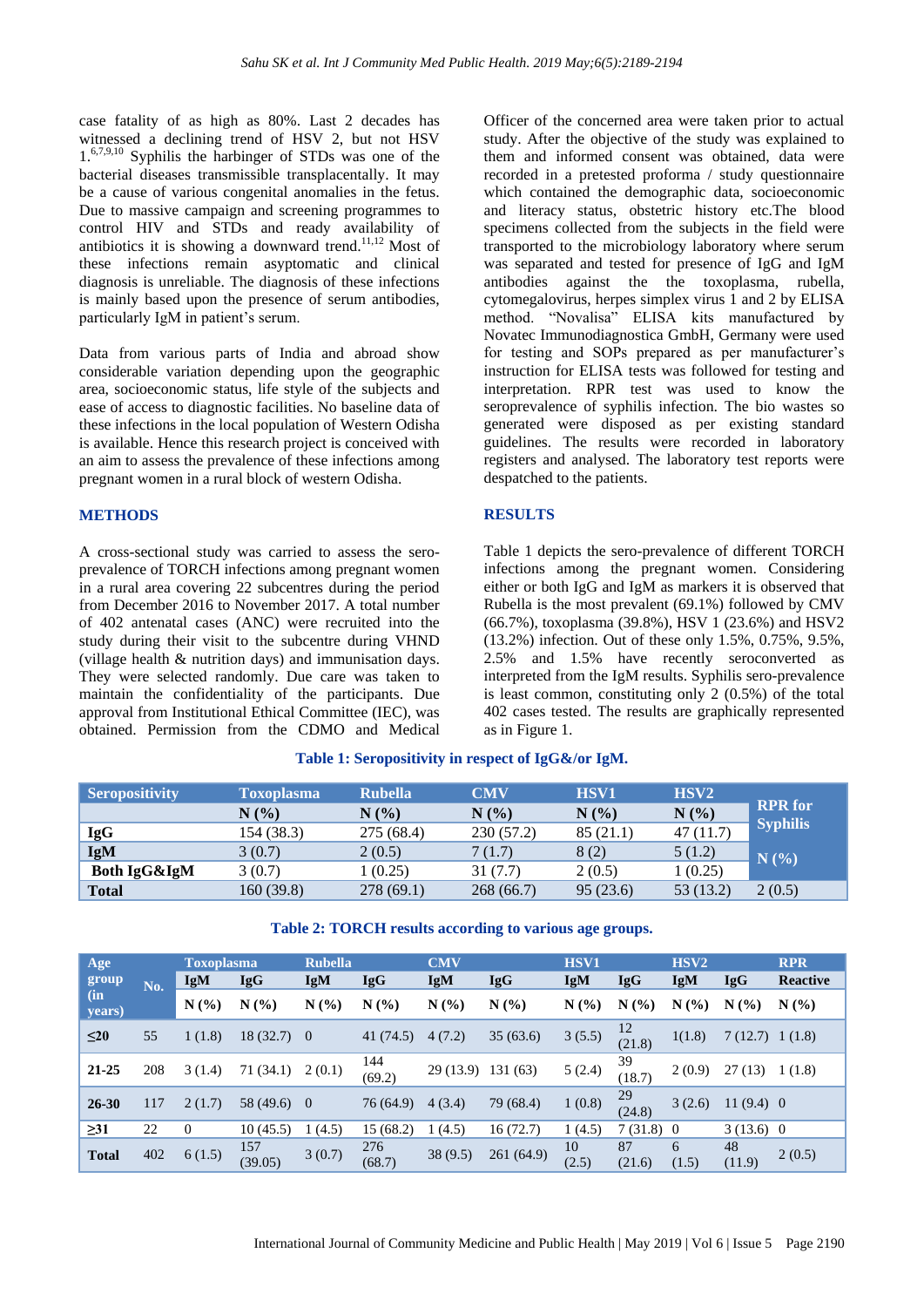| <b>Birth</b> |     | <b>Toxoplasma</b> |            | <b>Rubella</b>              |            | <b>CMV</b> | <b>HSV1</b> |                |             | HSV <sub>2</sub> |            | <b>RPR</b>      |
|--------------|-----|-------------------|------------|-----------------------------|------------|------------|-------------|----------------|-------------|------------------|------------|-----------------|
| order        | No. | <b>IgM</b>        | <b>IgG</b> | IgM                         | <b>IgG</b> | IgM        | <b>IgG</b>  | IgM            | <b>IgG</b>  | <b>IgM</b>       | <b>IgG</b> | <b>Reactive</b> |
|              |     | N(%)              | N(%)       | N(%)                        | N(%)       | N(%        | N(%)        | N(%)           | N<br>$($ %) | N(%)             | N(%        | N(%)            |
| 1st          | 211 | 2                 | 75         |                             | 137        | 24         | 131         | 8              | 44          | 4                | 24         | $\overline{2}$  |
|              |     | (0.9)             | (35.5)     | (0.5)                       | (64.9)     | (11.4)     | (62)        | (3.8)          | (20.8)      | (1.9)            | (11.4)     | (0.9)           |
| 2nd          | 152 | 3                 | 73         | $\mathbf{0}$                | 112        | 13         | 97          | 2              | 36          | $\overline{c}$   | 20         | $\mathbf{0}$    |
|              |     | (1.9)             | (48)       |                             | (73.7)     | (8.5)      | (63.8)      | (1.3)          | (23.0)      | (1.3)<br>(13.2)  |            |                 |
| 3rd          | 34  |                   | 15         | $\mathcal{D}_{\mathcal{L}}$ | 23         |            | 28          | $\overline{0}$ |             | $\overline{0}$   | 4          | $\overline{0}$  |
|              |     | (2.9)             | (44.1)     | (5.8)                       | (67.6)     | (2.9)      | (82.3)      |                | (20.6)      |                  | (11.8)     |                 |
| >3rd         | 5   | $\boldsymbol{0}$  |            | $\mathbf{0}$                | 4          | $\theta$   | 4           | $\mathbf{0}$   |             | $\Omega$         | $\Omega$   | $\mathbf{0}$    |
|              |     |                   | (20)       |                             | (80)       |            | (80)        |                | (20)        |                  |            |                 |
| <b>Total</b> | 402 | 6                 | 157        | 3                           | 276        | 38         | 261         | 10             | 87          | 6                | 48         | $\overline{2}$  |
|              |     | (1.5)             | (39.05)    | (0.7)                       | (68.7)     | (9.5)      | (64.9)      | (2.5)          | (21.6)      | (1.5)            | (11.9)     | (0.5)           |

# **Table 3: TORCH results according to birth order.**

# **Table: 4 TORCH results according to educational status.**

| <b>Birth</b><br>No.      |     | Toxoplasma   |                | <b>Rubella</b> |               | <b>CMV</b>  |               | <b>HSV1</b>             |              | HSV <sub>2</sub>                  |              | <b>RPR</b>              |
|--------------------------|-----|--------------|----------------|----------------|---------------|-------------|---------------|-------------------------|--------------|-----------------------------------|--------------|-------------------------|
| Order                    |     | IgM          | <b>IgG</b>     | <b>IgM</b>     | <b>IgG</b>    | IgM         | <b>IgG</b>    | <b>IgM</b>              | <b>IgG</b>   | <b>IgM</b>                        | <b>IgG</b>   | <b>Reactive</b>         |
|                          |     | N(%)         | N(%)           | N(%)           | N(%           | N(%         | N(%)          | N(%)                    | N(%)         | N(%)                              | N(%)         | $N(\%)$                 |
| <b>Illiterate</b>        | -11 | (9)          | 4<br>(36.3)    | $\theta$       | 8<br>(72.7)   | (9)         | 10<br>(90.9)  | $\Omega$                | 4<br>(36.4)  | $\overline{0}$                    | (9)          | $\overline{0}$          |
| <b>Primary</b>           | 153 | $\mathbf{0}$ | 62<br>(40.5)   | 3<br>(1.9)     | 110<br>(71.9) | 12<br>(7.8) | 106<br>(69.3) | 5<br>(3.3)              | 36<br>(23.5) | (0.6)                             | 23<br>(15)   | (0.6)                   |
| $10^{\text{th}}$<br>pass | 183 | 5<br>(2.7)   | 83<br>(45.3)   | $\theta$       | 125<br>(68.3) | 22<br>(12)  | 113<br>(61.7) | 3<br>(1.6)              | 36<br>(19.7) | 3<br>(1.6)                        | 18<br>(9.8)  | (0.5)                   |
| <b>Higher</b>            | 55  | 0            | 15<br>(27.3)   | $\theta$       | 33<br>(60)    | 3<br>(5.4)  | 32<br>(58.2)  | $\overline{c}$<br>(3.6) | 11<br>(20.0) | $\overline{\mathcal{L}}$<br>(3.6) | 6<br>(10.9)  | 0                       |
| <b>Total</b>             | 402 | 6<br>(1.5)   | 157<br>(39.05) | 3<br>(0.7)     | 276<br>(68.7) | 38<br>(9.5) | 261<br>(64.9) | 10<br>(2.5)             | 87<br>(21.6) | 6<br>(1.5)                        | 48<br>(11.9) | $\mathfrak{D}$<br>(0.5) |

**Table 5: TORCH results according to occupation of spouse.** 

|                       |     | <b>Toxoplasma</b> |            | <b>Rubella</b> |            | <b>CMV</b> |            | HSV1       |            | HSV <sub>2</sub> |            | <b>RPR</b>      |
|-----------------------|-----|-------------------|------------|----------------|------------|------------|------------|------------|------------|------------------|------------|-----------------|
| <b>Occupation No.</b> |     | IgM               | <b>IgG</b> | <b>IgM</b>     | <b>IgG</b> | IgM        | <b>IgG</b> | <b>IgM</b> | <b>IgG</b> | <b>IgM</b>       | <b>IgG</b> | <b>Reactive</b> |
|                       |     | N(%)              | N(%)       | N(%)           | N(%        | N(%        | N(%)       | N(%)       | N(%        | N(%)             | N(%)       | N(%)            |
| Farmer                | 123 |                   | 56         | $\overline{2}$ | 80         | 14         | 77         | 4          | 26         |                  | 15         | $\theta$        |
|                       |     | (0.8)             | (45.5)     | (1.6)          | (65)       | (11.4)     | (62.6)     | (3.2)      | (21.1)     | (0.8)            | (12.2)     |                 |
| <b>Business</b>       | 102 | 4                 | 42         | $\Omega$       | 68         | 8          | 69         | 5          | 24         |                  | 12         |                 |
|                       |     | (3.9)             | (41.2)     |                | (66.7)     | (7.8)      | (67.6)     | (4.9)      | (23.5)     | (0.9)            | (11.7)     | (0.9)           |
| <b>Service</b>        | 60  |                   | 23         | $\Omega$       | 41         | 6          | 33         | $\Omega$   | 11         | $\overline{2}$   | 6          | $\Omega$        |
|                       |     | (1.7)             | (38.3)     |                | (68.4)     | (10)       | (55.0)     |            | (18.4)     | (3.3)            | (10)       |                 |
| <b>Others</b>         | 117 | $\Omega$          | 46         |                | 87         | 10         | 82         |            | 26         | ↑                | 15         |                 |
|                       |     |                   | (39.3)     | (0.8)          | (74.3)     | (8.5)      | (70)       | (0.8)      | (22.3)     | (1.7)            | (12.8)     | (0.8)           |
| <b>Total</b>          |     | 6                 | 157        | 3              | 276        | 38         | 261        | 10         | 87         | 6                | 48         | 2               |
|                       | 402 | (1.5)             | (39.05)    | (0.7)          | (68.7)     | (9.5)      | (64.9)     | (2.5)      | (21.6)     | (1.5)            | (11.9)     | (0.5)           |

# **Table 6: TORCH results in relation to bad obstetrics history.**

|                |                | <b>Toxoplasma</b>     |                       | <b>Rubella</b>        |               | <b>CMV</b>  |               | <b>HSV1</b>    |              | HSV <sub>2</sub> |              | <b>RPR</b>      |
|----------------|----------------|-----------------------|-----------------------|-----------------------|---------------|-------------|---------------|----------------|--------------|------------------|--------------|-----------------|
| <b>BOH</b>     | N <sub>0</sub> | <b>IgM</b>            | <b>IgG</b>            | <b>IgM</b>            | <b>IgG</b>    | IgM         | <b>IgG</b>    | <b>IgM</b>     | <b>IgG</b>   | IgM              | <b>IgG</b>   | <b>Reactive</b> |
|                |                | N(%)                  | N(%                   | N(%)                  | N(%)          | N(%)        | N(%)          | N(%)           | N(%)         | N(%)             | N(%)         | N(%)            |
| <b>Present</b> | 23             | (8.7)                 | $\mathbf Q$<br>(39.1) | $\overline{0}$        | 22<br>(95.6)  | (4.3)       | 20<br>(87)    | $\overline{0}$ | 6<br>(26.1)  | $\Omega$         | 4<br>(17.3)  | 0               |
| <b>Absent</b>  | 379            | 4<br>$\left(1\right)$ | 148<br>(39.0)         | 3<br>(0.8)            | 254<br>(67)   | 37<br>(9)   | 241<br>(63.6) | 10<br>(2.6)    | 81<br>(21.4) | 6<br>(1.6)       | 44<br>(11.6) | 2<br>(0.5)      |
| <b>Total</b>   | 402            | 6<br>1.5)             | 157<br>(39.05         | $\mathbf{R}$<br>(0.7) | 276<br>(68.7) | 38<br>(9.5) | 261<br>(64.9) | 10<br>(2.5)    | 87<br>(21.6) | 6<br>(1.5)       | 48<br>(11.9) | 2<br>(0.5)      |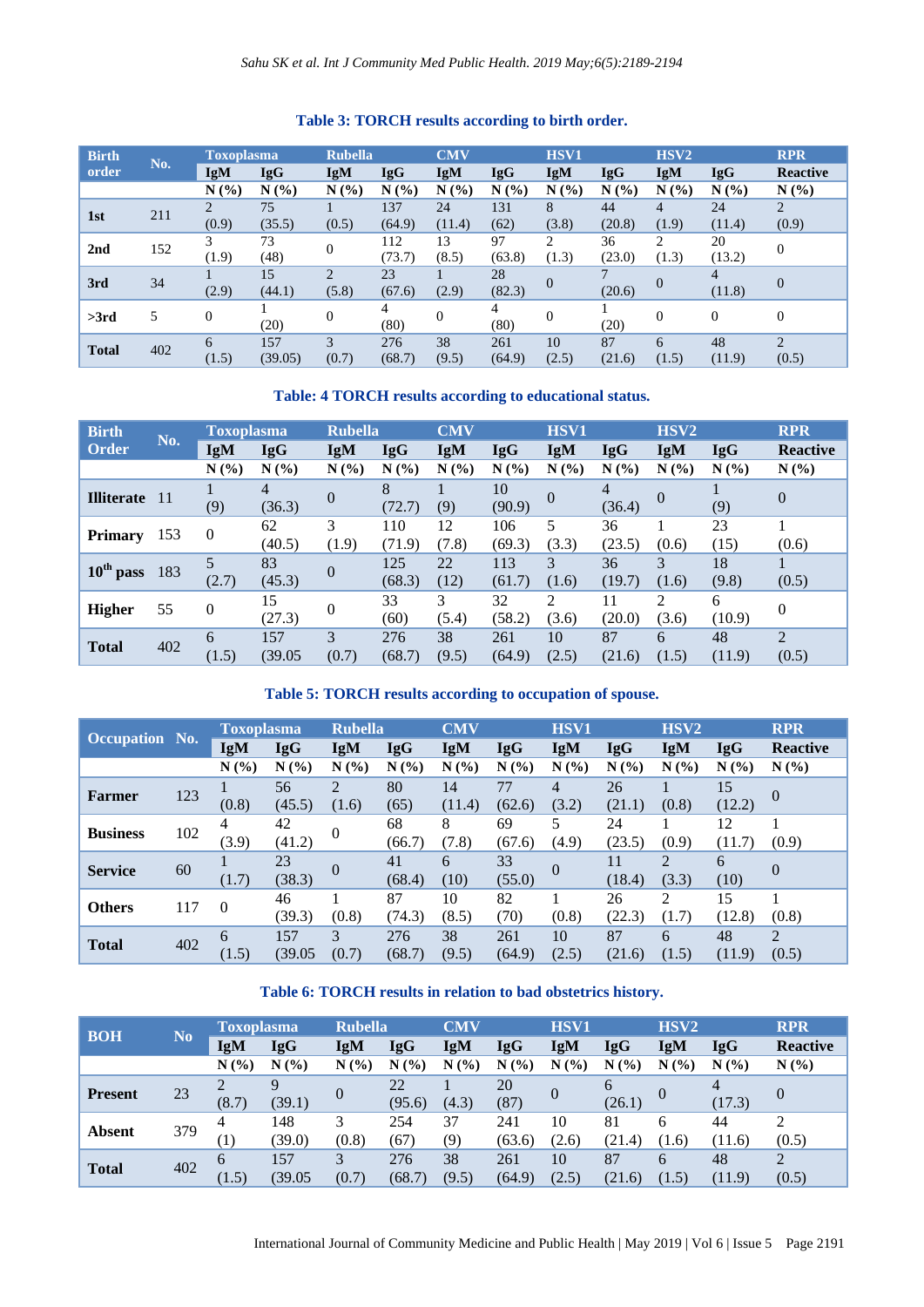The mean age of the study subjects was found to be  $24.53\pm3.625$  years. Table 2 displays the age group wise distribution of the TORCH seroprevalence. It can be summarized that most of the seroconversionsoccured before 20 years of age.The IgMseroconversion for CMV and HSV 2 is highest in the age group above 31 years. From table 3 it is observed that most of the infections are acquired before or during the  $1<sup>st</sup>$  or  $2<sup>nd</sup>$  birth orders.

The overall prevalence of TORCH infection seem to be little less, though non-significant, in the ANCs who have higher educational status and whose spouses were working in different services than those engaged in business, agriculture or others a large part of which consist of daily labourers (Table 4 and 5).

Though we have not followed up the cases till their obstetric outcome, the bad obstetric history for previous pregnancies was enquired about. Here it should be noted that the BOH here included only fatal outcomes like abortion and stillbirth, whereas the nonfatal outcomes like low birth weight, mental retardation, sensorineural deafness, congenital anomalies, blindness etc are not reported. Only 23 cases have reported positively and it is worth to be seen that these cases showed higher seroprevalence than others (Table 6).

### **DISCUSSION**

Limited data is available regarding the prevalence of TORCH infections among pregnant women in general and particularly in this geographic area. Most of the studies in India have related the sero-prevalence to presence of bad obstetric history. Only few studies have followed up the cases till the obstetric outcome; rarely any study has continued to follow up to examine the long term complications. As most of the cases remain asymptomatic, determination of maternal antibodies in serum is used to detect infection. To determine the seroprevalence different methods are being used; again many commercial kits use different sources of antigens and the purification method also varies. So it is obvious that there is huge disparity of these data. $1,6,8,9$ 

As the congenital complications are mostly associated when mother is infected during pregnancy, rather than before, detection of primary or recent infection is of paramount importance. Though direct methods by detecting microbial components like nucleic acid, antigen etc in patient confirms the diagnosis they are rarely done due to non-availability of standard methods, nonaccessibility and cost factors. Detection of specific IgM although is the method used all over the world to detect acute infection, persistence of IgM for long periods poses problems in distinguishing acute from chronic infection, which is of crucial importance in pregnancy. A 4 to 8 fold rise in IgG titre in serum samples taken 2 weeks apart, though indicates a recent infection this is rarely ever practicable as by the time the patient presents in the clinic the antibody titre has already peaked. As the infection continues the IgG with low avidity matures to high avidity. The low avidity IgG usually persists for near about 100days. Presence of low avidity IgG indicates recent infection. A positive IgM result should be further tested for IgG avidity to diagnose recent infection.<sup>4,5,13,14</sup>

In India the sero-prevalence of Toxoplasmosis have been reported to be 5% to 80% in different regions using different types of tests.<sup>4,15</sup> CMVinfectionis claimed to be the most common cause of congenital infection in pregnancy and carries a 30-40% risk of vertical transmission.Data from various sources have shown that the seroprevalence of CMV is higher among reproductive age group women of middle or higher education. 16,17 This is in agreement with our finding. We have found out that 9.5% of the seroconversion occurred during the child bearing age as evidenced by the CMV IgM. Yasodhara et al in their study in south India have recorded the IgM prevalence rates of 13.1%, 6.5% and 5.8%, for Toxoplasma, Rubella and CMV infection.<sup>8</sup> The IgM seroprevalence of the TORCH infections in our study were found to be low in comparison to other studies carried out in Varanasi in 2012 where Sen et al have reported 19.4% for toxoplasma, 30% for rubella, 34.7% for CMV and 33.5% for HSV 2 infection.<sup>9</sup> In our study the corresponding figures were 1.4%, 0.7%, 9.4%, and 1.5%. These differences might be attributed to the regional variation, different socioeducational back ground of the study population and high early seroconversion as indicated by the IgG prevalence.

Out of the total 402 study subjects we got 23 cases who have bad obstetric history. The prevalence of IgG in these subjects is little higher than that observed in the 379 subjects without BOH (Table 6). Turbadkar et al in a study group of 380 pregnant women with BOH had observed that the prevalence of IgM&IgG antibodies was 10.52% and 42.02% for Toxoplasma, 26.8% and 61.3% for Rubella, 8.42% and 91.05% for CMV and 3.6% and 33.58% for HSV  $2.6$  The corresponding figures in our study were depicted in table 6 and comparable in respect of IgG. A high prevalence of TORCH infection is reported in a study carried out in Nepal where the respective rates were 50%, 50%, 8.3% and 33.3%. This study suffers from the fact that it had taken only 12 cases with BOH which is very less to be a representative sample.<sup>18</sup> Also other complications during pregnancy might have contributed to these failed obstetric outcome.

Thee seroprevalence for Syphilis as per the RPR test results in our study is 0.5%. A seroprevalence of 0.1% is seen in a south Indian study during early part of this decade.<sup>11</sup> This is comparable to the findings of Sethi et al who had observed a declining trend of VDRL reactivity from 1.82% in 1996 to 0.84% in 2005 among pregnant women in a 10 year analysis.<sup>12</sup> Our study also corroborates to the low prevalence of syphilis seroreactivity. The declining trend of STDs like syphilis is an indication of effective awareness campaign, awareness and management of these diseases and a result of their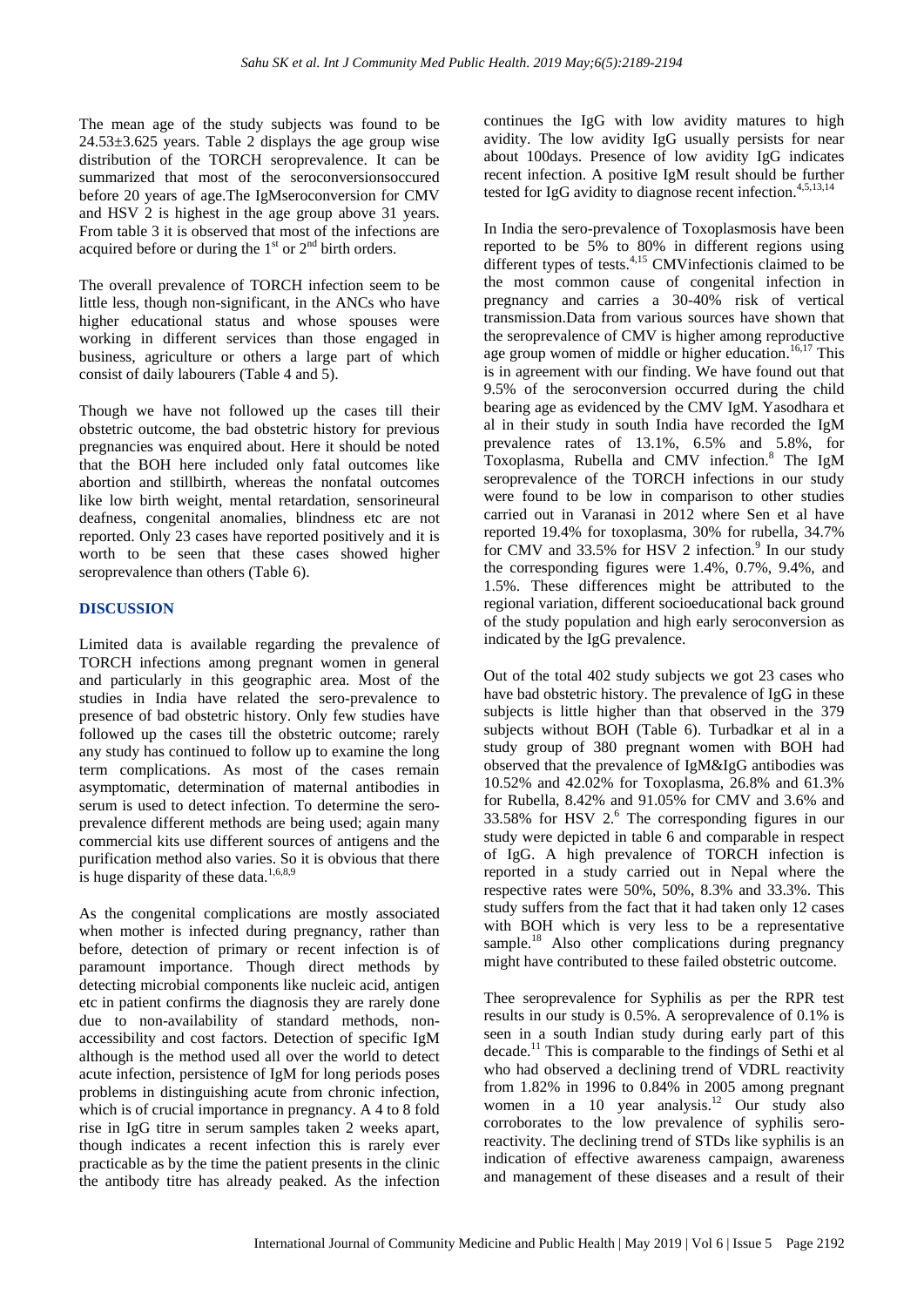inclusion in national programmes. Also better education and free supply of antibiotics for their treatment may also contribute this trend.

In a long term study spanning from 1989 to 2010 Delaney et al showed that there is a declining trend of HSV 2 infection among pregnant women. He found that the seroprevalence of HSV 2 infection has come down from 30.1% (during 1989-1999) to 16.3% (during 2000 to 2010). By the same time the HSV 1 infection has showed only a marginal difference from  $69.1\%$  to  $65.5\%$ .<sup>19</sup> The HSV 1 and HSV 2 prevalence of 23.6% and 13.2% respectively in our study might be attributed to regional variation.

# **CONCLUSION**

The prevalence of TORCH infections is very high in this geographic region of western Odisha. Our study shows most of the seroconversion occurs at young ages and particularly in the families who work in agriculture farms. The actual affect these infections make on the obstetrics outcomes are mostly in apparent initially or may be attributed to some other factors due to low awareness of the people regarding these infections. Our study is limited in that there is not enough time for follow up of the cases till their obstetric outcome, which would have given some idea about the actual burden in the community. Though detection of specific IgM antibody is used to differentiate acute infection, persistence of IgM for long periods poses problems in distinguishing acute from chronic infection which is of crucial importance in pregnancy. So other methods like molecular studies including PCR are one option to differentiate active infection. We suggest a more meticulous with a nonconstraint time frame for follow up of the patients is needed. Moreover regular health awareness programmes and vaccination against Rubella will help in bringing down the prevalence rate of these infections.

There is considerable confusion as to routine screening of pregnant woman for TORCH infections. Different studies have different data regarding this. But there is agreement in that the parasite is transmitted more frequently during the latter part of gestation but the disease is more severe if infection is acquired during the first and second trimesters and the women who are seropositive before conception, have least risk to their babies, if at all. Although most congenitally infected children are asymptomatic at birth, many will develop some symptoms later in life.

Looking at the large number of antenatal case in the country with their lower socioeconomic status and rural set up, it will be a difficult to screen all cases for TORCH infections. So we suggest a more vigorous IEC drive, identifying the avoidable risk factors precisely and serological screening-in-pregnancy of those exposed to predictors of infection will provide a epidemiologically sound and financially sustainable measure to curb the TORCH burden.

# **ACKNOWLEDGEMENTS**

We are thankful to Indian Council of Medical Research for funding the project.

### *Funding: ICMR*

*Conflict of interest: None declared Ethical approval: The study was approved by the Institutional Ethics Committee*

# **REFERENCES**

- 1. Bhatia VN, Meenaskshi K, Agarwal SC. Toxoplasmosis in South India - a serological study. Indian J Med Res. 1974;62:1818.
- 2. Susan MH. Congenital Toxoplasmosis. Br Med J. 1992;305:291-7.
- 3. LS Garcia. Toxoplasma gondii in Diagnostic Medical Parasitology:4th ed.(ASM Press, Washington D.C.)2001:132-42
- 4. Yasodhara P, Ramalakshmi B A, Sarma M K. A new approach to differentiate recent vs chronic toxoplasma infection: Avidity elisa in toxoplasma serology. Indian J Med Microbiol 2001;19:145-8
- 5. Singh S. Mother to child transmission and diagnosis of toxoplasma gondii infection during pregnancy Ind J Med Microbiol.2003,21 (2):69-76.
- 6. Turbadkar D, Mathew M, Rele M. Seroprevalence of TORCH infection in bad obstetric history, Ind J Med Microbiol. 2003,21(2):108-10.
- 7. White DO, Fenner FJ. Medical virology: 4th ed., Academic press, USA; 1994:3 23-334, 427-428.
- 8. Yoshadhara P, Ramalakshmi BA, Naidu AN, Raman L. Prevalence of specific IgM due to Toxoplasma, Rubella, CMV, C. trachomatis infection during pregnancy, Ind J Med Microbiol. 2001;19(2):79-82.
- 9. Sen MR, Shukla BN, Tuhina B. Prevelance of serum antibodies to TORCH infection in and around Varanasi, Northern India. J Clin Diagn Res. 2012;6(9):1483-5.
- 10. Delaney S, Gardella C, Saracino M, Magaret A, Wald A. Seroprvalence of Herpes simplex virus types 1 and 2 among pregnant women, 1989-2010. JAMA. 2014;312(7):746-8.
- 11. ShaziaParveen S, Ramarao MV, JanardhanRao R. Declining seroprevalence of syphilis among pregnant woman in a rural area. J Microbiol Biotech Res. 2012;2(2):305-7.
- 12. Sethi S, Sharma K, Dhaliwal LK, Banga SS, Sharma M. Declining trends in syphilis prevalence among antenatal women in Northern India: a 10-year analysis from a tertiary healthcare centre. Sex Transm Infect. 2007,83(7):592-94.
- 13. PiergiliFioretti D. Problems and limitations of conventional and innovative methods for the